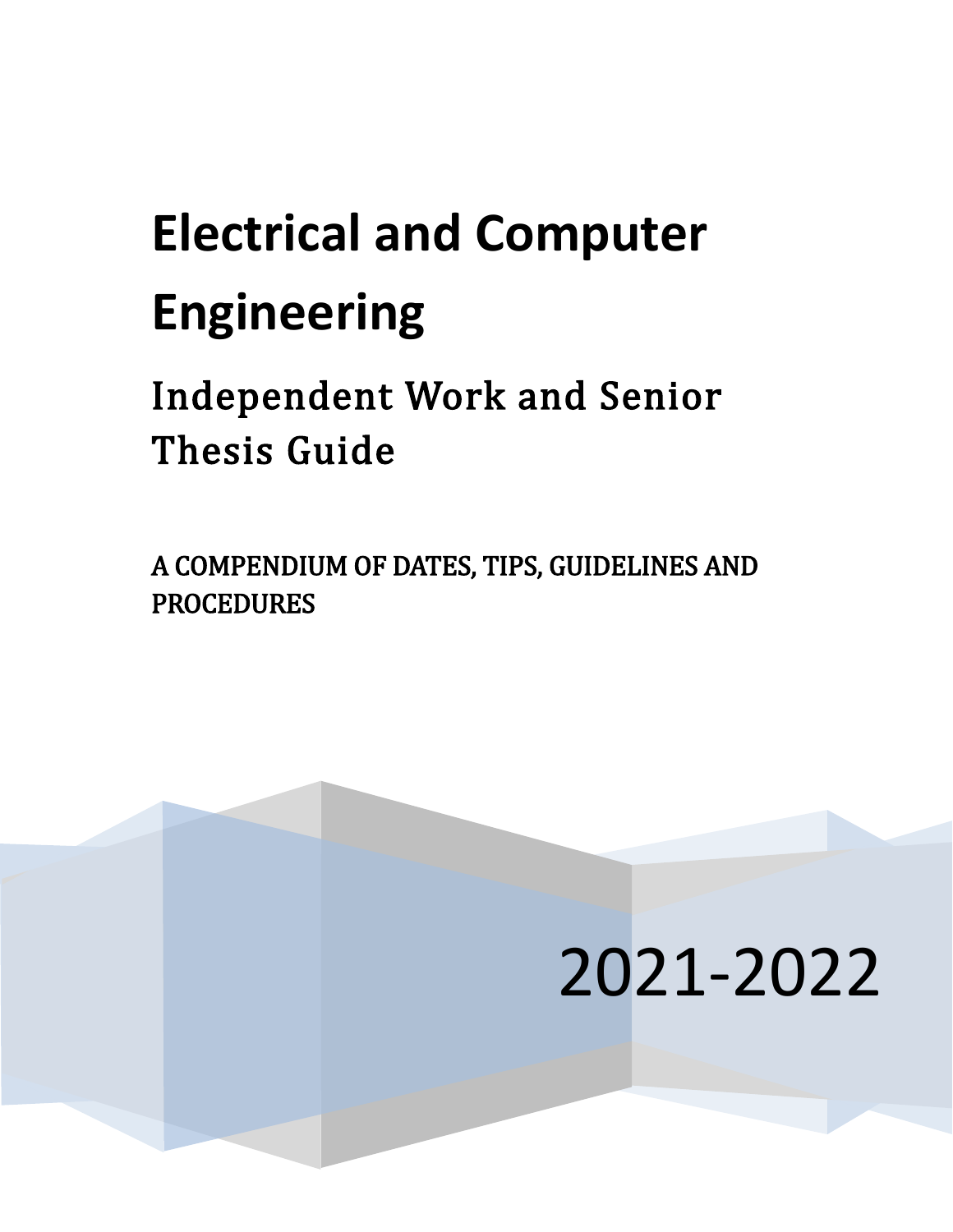#### **INTRODUCTION**

Electrical and computer engineers are well positioned to address a variety of the crucial engineering issues facing societies today. Think, for example, about:

Energy: efficient lighting, buildings, computing, and communications; solar cells; low power devices and circuits; energy harvesting from the environment; smart power grids; Information: security; communications; networks; machine learning; Health: informatics; medical imaging, sensing, and diagnosis; brain imaging;

Princeton's Department of Electrical and Computer Engineering is actively engaged in teaching and research on many topics related to these challenges.

Junior and Senior independent work is an experimental, computational and/or theoretical study of an important problem that is investigated by an individual student or team of students outside of a structured lecture course. It is open ended, work is not circumscribed by syllabus, text, problem sets, etc. It can also have one or several different components (experiment, theory, computation, engineering design, to name but a few).

Independent work is often extremely challenging on both a personal and academic level, but is also very fulfilling. Because it is not circumscribed, more is expected from you. On the other hand, most students consider their independent work experience – working with one or more faculty members on a challenging problem – to be one of the high points of their Princeton education in providing a greater sense of accomplishment. The objectives of this guide are to:

- 1. give a brief overview of Electrical and Computer Engineering independent work.
- 2. explain the graded elements of independent work and certain rules and procedures governing the preparation of the final report or thesis.
- 3. help develop a schedule that will avoid the typical rush that occurs in completing independent work at the end of the semester.
- 4. provide some tips on how to organize your research and the write up your results in your final report.

## **SELECTING A PROJECT TOPIC AND FINDING AN ADVISER**

Students seek out independent work topics based on their interest in research within the department. The student then proceeds to discuss possible project topics with the faculty member supervising the research. Students may also suggest their own topics. If a student is not able to obtain a firm commitment from a faculty adviser, the undergraduate representative, with the assistance of the faculty, will then make the final assignment of students to faculty, trying to satisfy student requests and yet maintain a reasonable distribution of students among all faculty members. The faculty adviser can be from outside the ECE department. The primary adviser can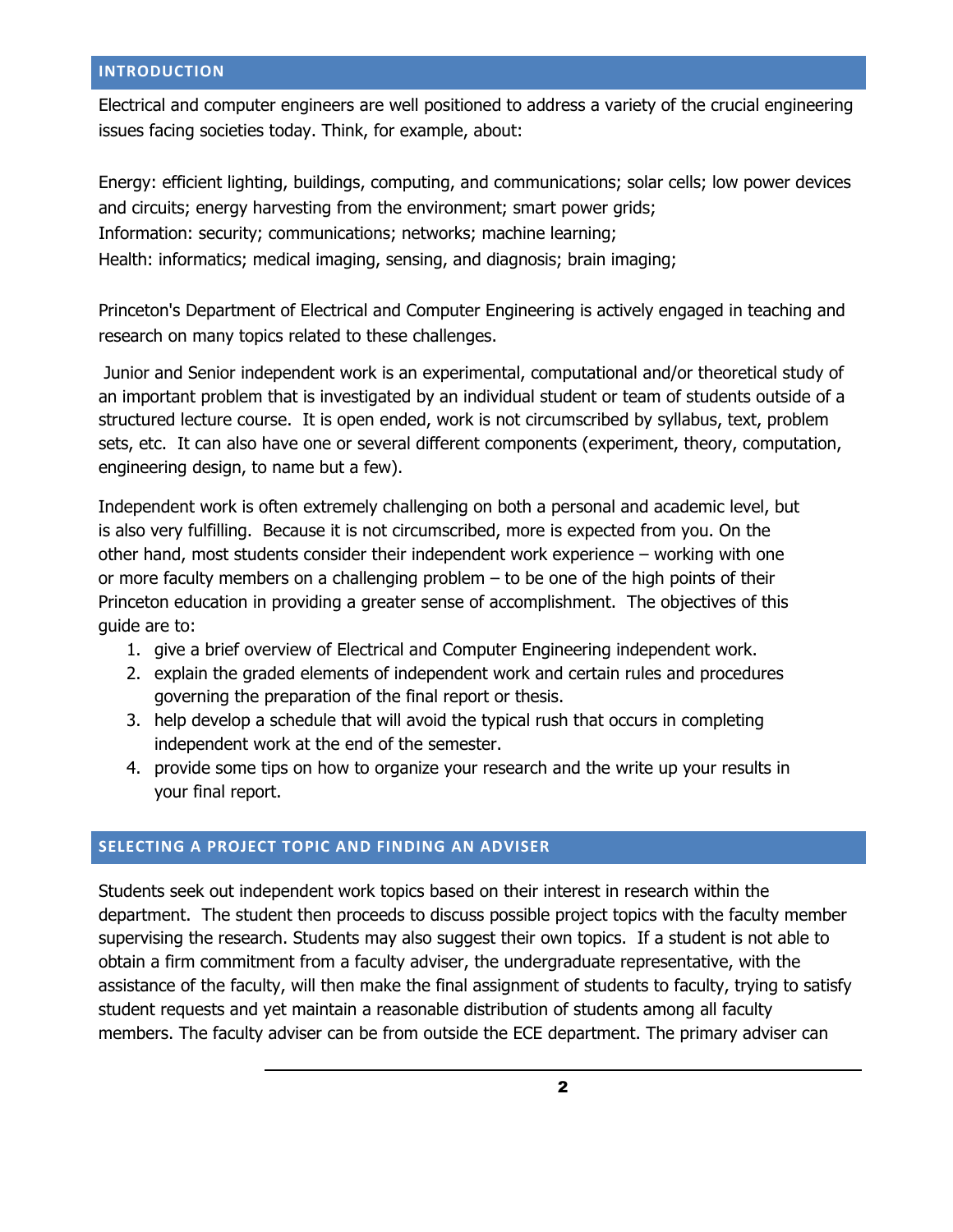also be from outside the University (e.g. a local company). In that case a secondary-adviser has to be selected from among the Electrical and Computer Engineering faculty.

#### **ENROLLING IN INDEPENDENT WORK**

To enroll in one semester of Independent work you must:

- 1. Register for ECE 297 or 397 (fall) or ECE 298 or 398 (spring)
- 2. Seniors must register for 497 (fall) and 498 (spring)
- 3. Prior to the start of the semester, reach an agreement with a faculty adviser on a project and have this information recorded in the Undergraduate Program office.

The independent work timetable will be distributed to students at the beginning of the semester.

# **SENIOR INDEPENDENT WORK FUNDS RESEARCH AND RESEARCH RELATED CONFERENCES**

Limited funding is provided by both the Electrical and Computer Engineering Department and the School of Engineering for independent work requiring financial support for acquisition of data, or other special requirements. Awards are typically modest and not all proposals can be funded. Talk with your adviser if you feel you may qualify for this support. Remember, however, that the application deadline is relatively early, implying that you must already have a good idea of what you need and why it requires support. If you would like to apply, you must submit a one or two page proposal, including a budget, to your adviser who must then sign off on the funding application and forward it on to the Departmental Representative.

The Electrical and Computer Engineering Department also has limited senior thesis/independent work funding "Excellence in Engineering" which is available for both research and conference attendance. This funding encourages student attendance at electrical engineering conferences located in both the USA and Canada. The selected conference must have components of professional development such as tutorials, plenary talks, poster presentation, etc. The application and a waiver form for this funding can be picked up from the Undergraduate Coordinator's office.

## **SATISFYING REQUIREMENTS**

## DESIGN REQUIREMENT

A design-oriented project can satisfy the ECE design requirement. Your project adviser will determine whether or not your particular project satisfies this requirement. To have your project satisfy this requirement, you must first obtain approval from your adviser, based on a written project plan submitted with your sign-up form prior to beginning your work. Your plan must include appropriate specifications and a description of constraints. Final approval of satisfying the design requirement will be signified by your adviser checking the appropriate box on your final report grade form.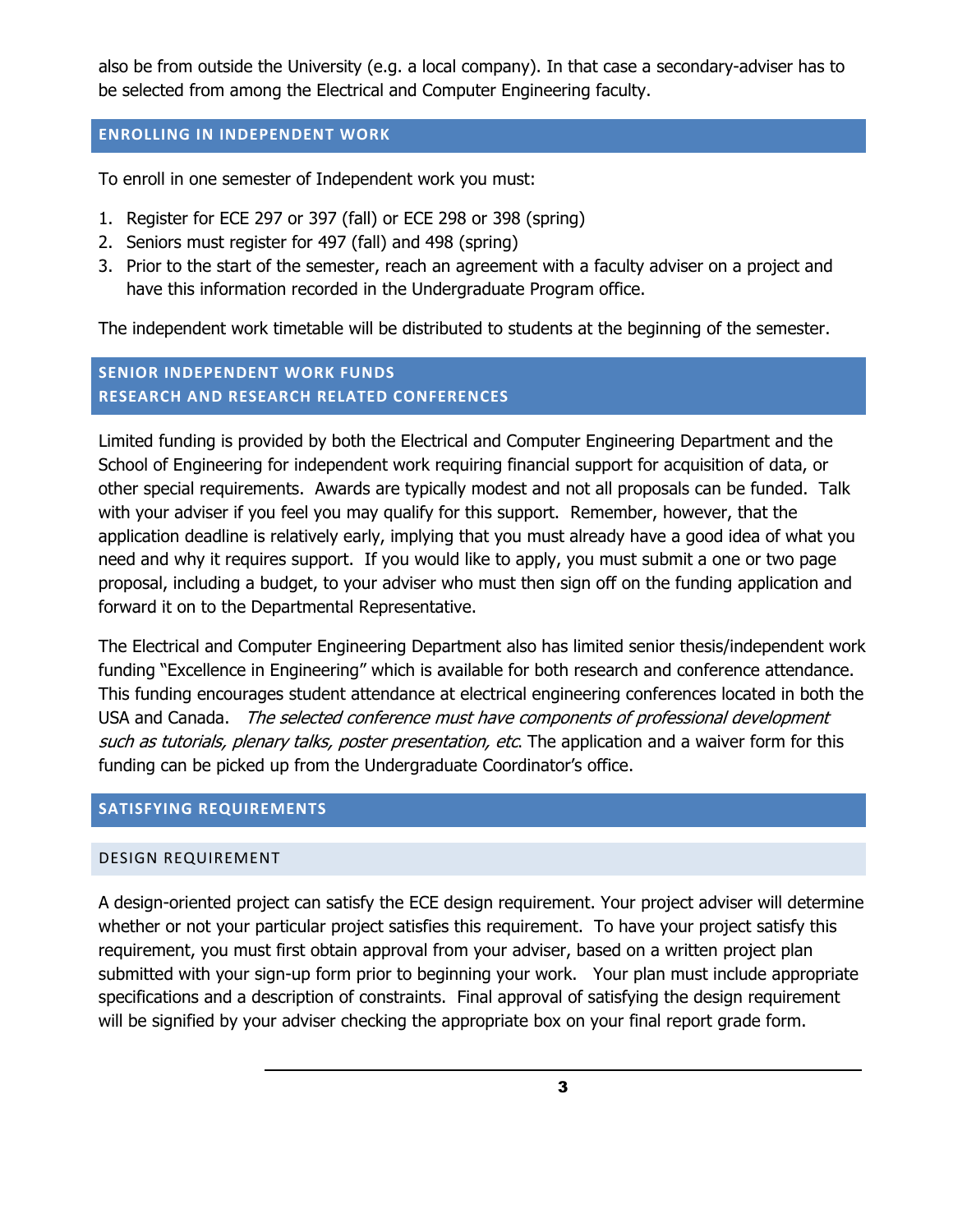The thesis projects are also designed to prepare students for engineering practice. Therefore, it is required that the project incorporates appropriate engineering standards, which should be clearly identified in the thesis report.

## P/D/F, BREADTH, CONCENTRATION AND DEPARTMENTAL COURSE

Independent work cannot be taken P/D/F. It cannot be used to fulfill the ECE breadth or concentration requirements, but it can be counted as a Department course.

## **THE GRADED ELEMENTS OF INDEPENDENT WORK**

During the semester you need to complete the following three elements of Independent Work.

1. **Project Proposal Form (ungraded but required)** The aim of the project proposal is to ensure that you are headed in the right direction. The majority of problems that arise in independent work are due to a late start. We want to see that you have an advisor selected, a project with a well-defined objective, and some idea of the steps it will take to achieve your objectives. Obviously, projects evolve as the semester progresses; you are not bound by our original proposal, but it will help guide your research. **Due back to UG office by 2/4/22.**

If you are having trouble finding an advisor, look at <https://ece.princeton.edu/academics/undergraduate/student-projects/independent-project-ideas>

For a list of ideas. You are welcome to work on a project outside of a faculty research area, but will need to find a faculty mentor for these projects. If you are having difficulty, contact either the independent work supervisor (Lori Bailey), faculty adviser (Ravin Bhatt) or departmental representative (Prateek Mittal).

Please submit your project proposal to your advisor and to the ECE undergraduate office ("Lori Bailey" lbailey@Princeton.EDU) by the deadline (2/4/22). Additionally, you must email the ECE Undergraduate Office the name and email of your second reader no later than 3/17/22.

# 2. **Poster Presentation (10% of grade) – Wednesday, 4/27/22 at 12 noon**

All independent work students, a majority of the faculty, and many interested students throughout the department will be in attendance. A group of faculty, including your advisor, will provide a grade for your poster presentation. You should prepare a poster that can clearly express your work this semester, including project goals, background and context, accomplishments and results, methodology, conclusions and future directions. Remember, posters need to be printed, so plan ahead!

3. **Final Written Report (90% of grade**) Students doing two semester independent work/thesis are required to provide via email a copy of the Independent Work/Thesis mid-year report to the Departmental Undergraduate Office by 3pm on **Tuesday, May 3, 2022**. **In addition**, by the same deadline, they should email a pdf file of the report to **each of their advisors**.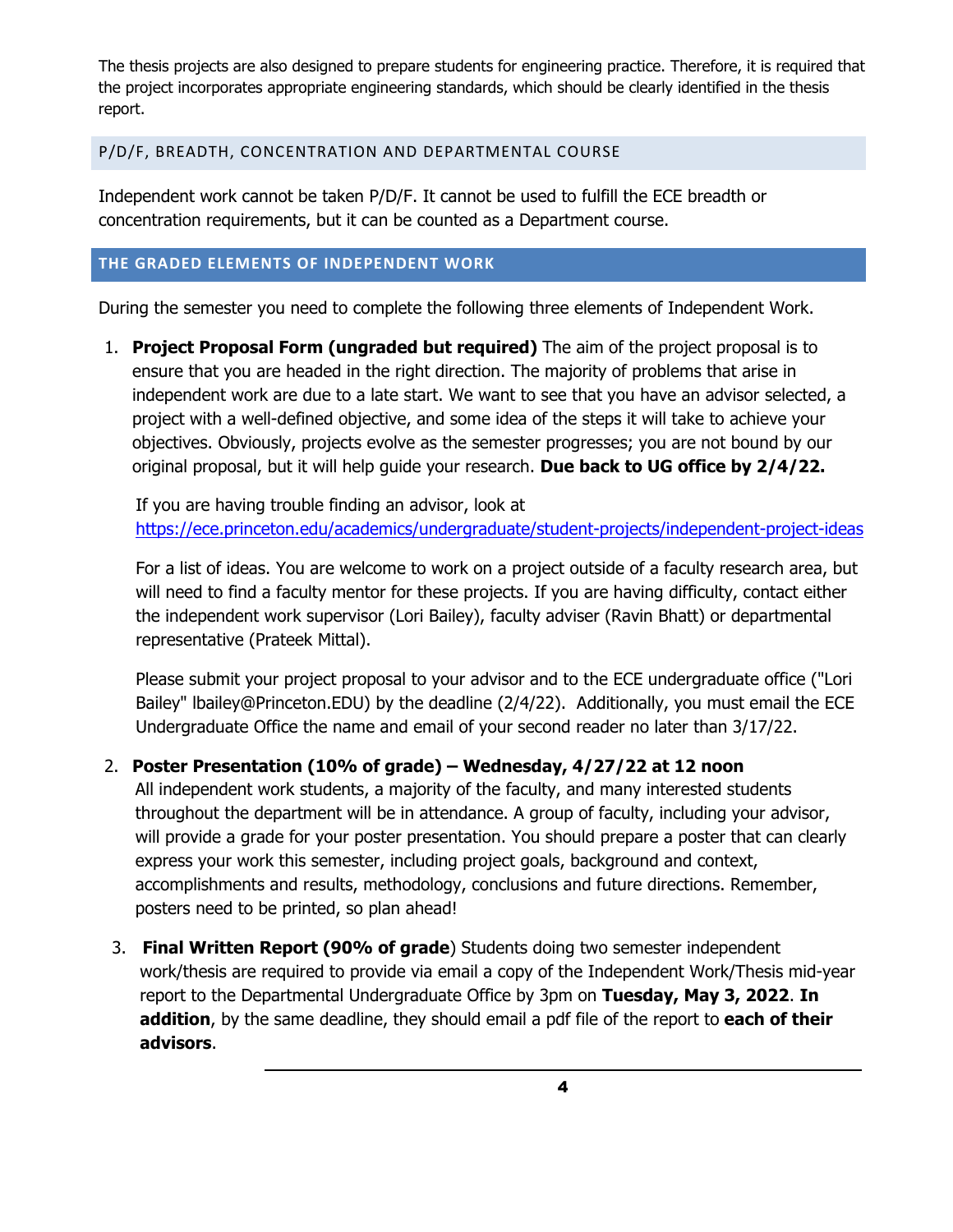**Final report for fall IW is due by 3 pm on December 14, 2021 to your advisor, second reader and UG office [\(lbailey@princeton.edu\)](mailto:lbailey@princeton.edu)**

**Final report for spring IW is due by 3 pm on May 3, 2022 (Dean's date) to your advisor, second reader and UG office [\(lbailey@princeton.edu\)](mailto:lbailey@princeton.edu)**

#### **SENIOR THESIS**

## **A senior thesis is mandatory for all ECE majors.**

An interim report (90% of grade) is due on **December 14, 2021 by 3 pm** to your advisor, second reader and the UG office [\(lbailey@princeton.edu\)](mailto:lbailey@princeton.edu). A poster session (10% of grade) will be held on **Thursday, December 9, 2021,** to showcase your work to date. The interim report and poster session will represent your grade for ECE497.

The written thesis (90% of grade) is the document submitted as the ELE 498 project report. The thesis is formatted specifically to the stated University regulation that will be provided to the student. Thesis students are required to email a pdf of the thesis to the department office [\(lbailey@princeton.edu\)](mailto:lbailey@princeton.edu) by 3pm on the senior thesis due date of **Monday, April 18, 2022** as well as advisor and second reader.

Poster Presentation (10% of grade) – at a poster session on **Monday, May 2, 2022** during Reading Period. A group of faculty will provide a grade for your poster presentation. You should prepare a poster that can clearly express your work this semester, including project goals, background and context, accomplishments and results, methodology, conclusions and future directions.

## **SENIOR THESIS GUIDELINES**

The written thesis is the document submitted as the ECE 498 project final report. The thesis is to be submitted by spring semester deadline per University regulations as previously stated. The thesis is to be formatted specifically to the same format as a two semester final report.

The advisor and a second reader, agreed upon by the advisor and student, will examine the thesis. Each member of the committee will provide both a quantitative and a written evaluation of the thesis, which must include a written statement recommending the project for recognition as a senior thesis.

## **GENERAL ADVICE REGARDING FORMAT OF FINAL REPORT**

The most frequently asked questions concern what is actually in the final report (how much detail, how long should it be, etc.). This section of the guide is a strictly informal set of guidelines describing the basic components of a final report. Since projects differ widely, it is impossible to develop a general set of guidelines that applies equally to all students. Regardless of how well you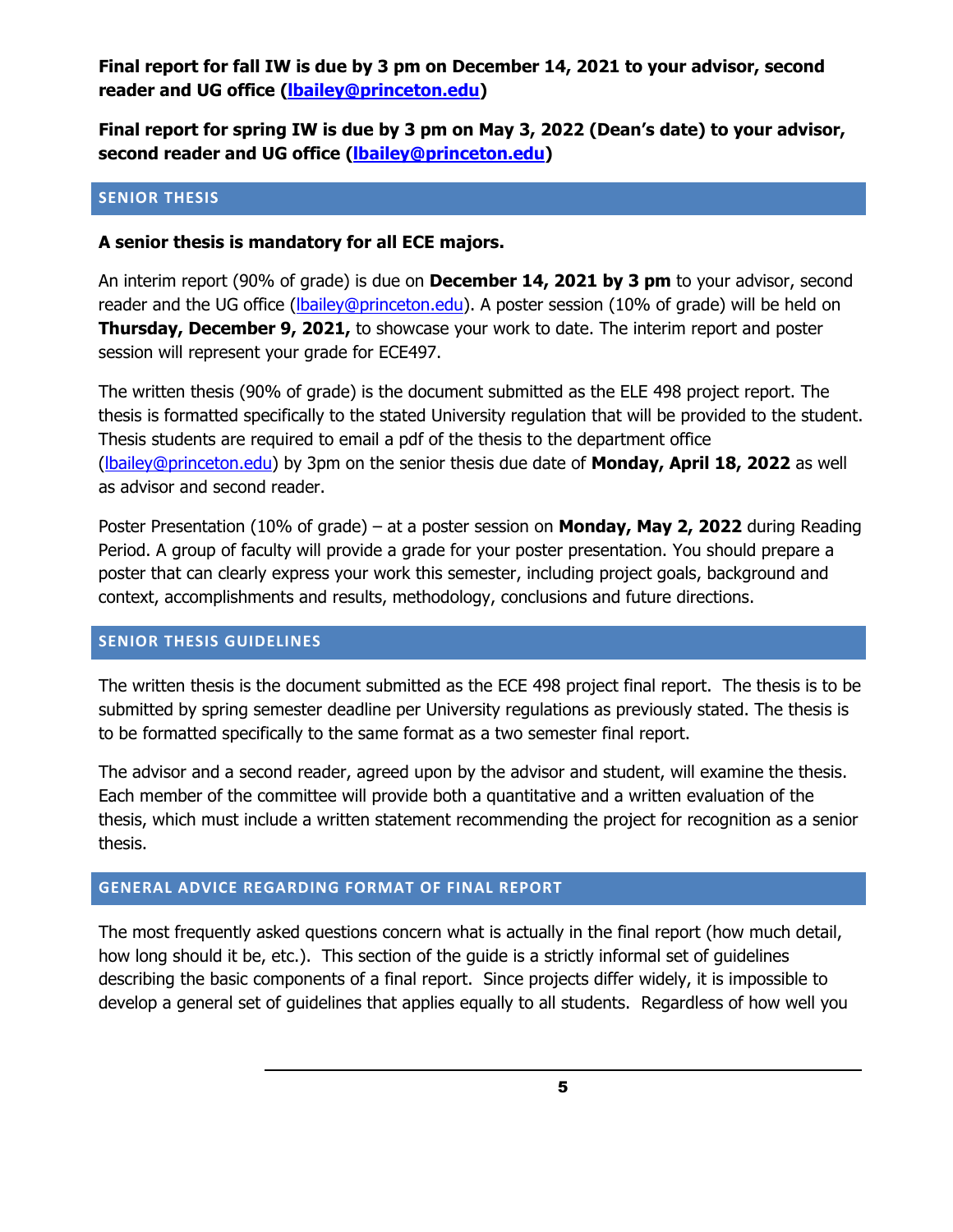think your own research fits the following guidelines, you should talk to your adviser to determine the most appropriate style of presentation for your own work.

The essence of any scholarly work is to establish the following:

- Definition of the problem and review of the literature
- Presentation of your particular contribution
- Identification of fruitful areas of further research that others in the field may use to guide their own work

Toward these three goals, the following list of questions may prove useful for organizing both your research effort and the final writing of the final report.

## WHAT ARE YOU LOOKING AT?

You must begin by defining your problem. In the introduction of the final report, you want to do this in a general way that gives the reader a sense of the scope of the project and a basic understanding of your problem. For example, you may be solving a problem of interest to a particular company, or developing a new approach to a problem that is of interest to the research community as well.

## Why are you looking at it?

Motivate your work. Explain to the reader why the problem is interesting and important. Establish who will benefit from your work and why. Note that you do not have to get the whole world interested in your work. Most independent work involves the application of existing techniques to particular problems, and hence the people who will be most directly interested may be those working for a particular company, engineers working on a specific project, and so on.

## Who else looked at it?

Now that we (the readers) have a rough idea of what your problem is, you must firmly establish what the state of the art is in the area. This is particularly critical if you wish to claim that you have a better way of solving/approaching a problem than has appeared previously in the literature. List others who have worked on the same or similar problems and briefly describe their work. If you are duplicating the approach used by others in the field, but using a different data set that is of particular interest to you, say so and describe why you have chosen this approach over others that may have been used.

## How are you looking at it?

At this point, you may need to review your problem again but at a much higher level of detail, introducing any mathematical notation required and describing any subtle aspects of your problems that may in fact be the central component of your research but which were too detailed to put in the introduction. Empirical research, which involves gathering data to prove some relationship, can often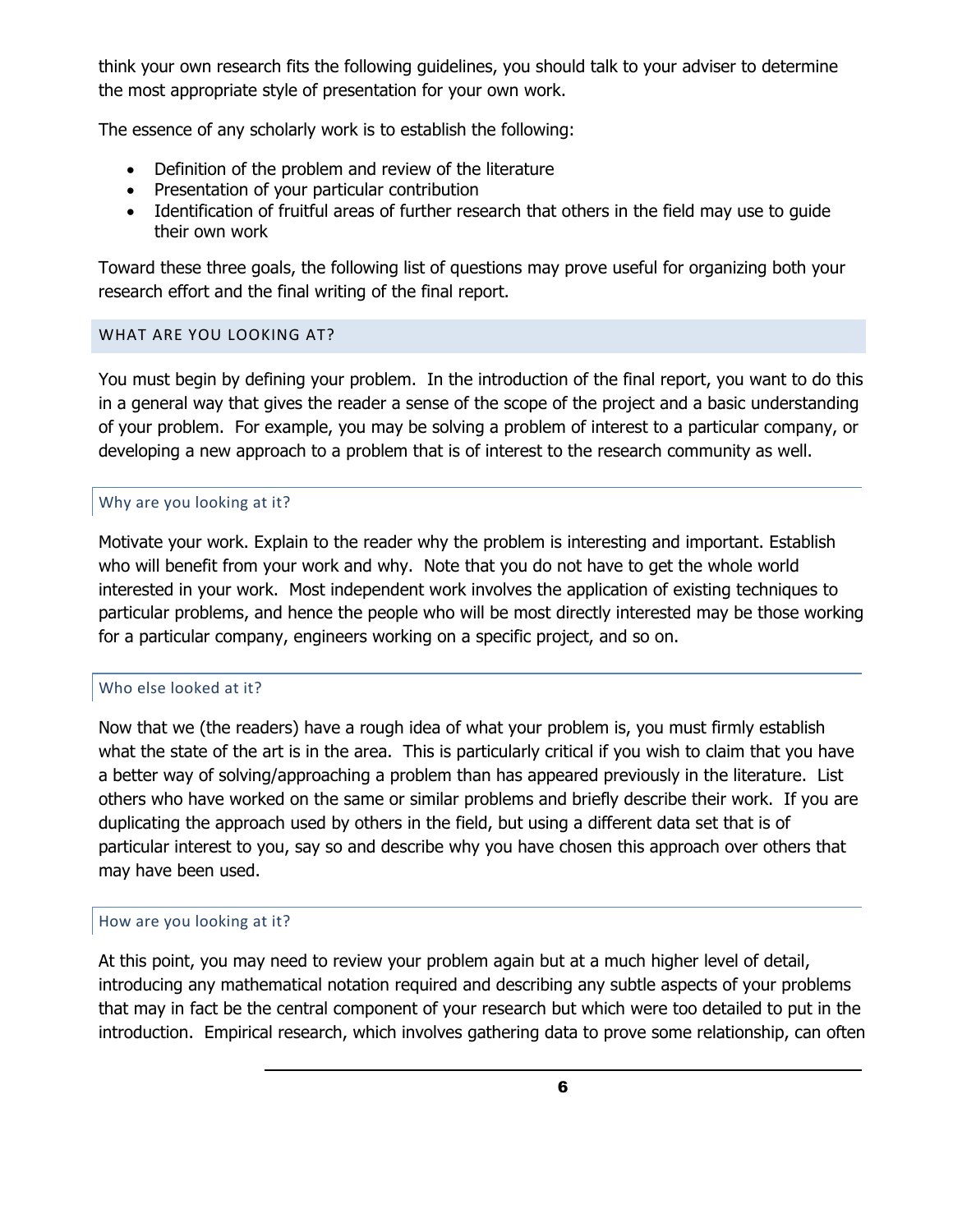be introduced by citing one or more hypotheses which you feel your research will prove (or disprove).

Not all work is conducive to initial statements of hypotheses, particularly methodological topics which are aimed at better solutions to existing problems (the implicit hypothesis is that your method is better than others, but this need not be stated as such). In any event, unless your work is purely theoretical, you should describe in detail your experimental design: how you structured your data collection, problems you encountered, and how you conducted your experiments. The description should be sufficiently detailed to allow another researcher to duplicate your efforts. A key part of your description should be a clear list of major assumptions you are making and why you are making them. It is useful at the same time to indicate which assumptions are perfectly reasonable (e.g. other researchers have used the same assumption and have obtained good results) and which are likely to affect your results but are required for time/budget reasons.

#### What are the limitations of your work?

One of the most difficult aspects of research is understanding exactly what you did and what you did not do. If you were limited by your data, explain how you think this might affect the generality of your conclusions. Discuss openly any shortcuts required due to time/budget/data availability constraints. Do not try to claim credit by stating that you feel that your method will work in more general situations if you have done only limited testing. At the same time, do not feel you are getting off the hook by over-qualifying your work (e.g. "Because of such and such restrictions, no valid conclusions can be drawn until more extensive experiments are carried out using so and so's data or equipment."). Clearly drawing the line between what you did and did not do is a central step in the scientific method since it helps define the state of the art.

#### What are your conclusions?

In view of the limitations above, what conclusions can you draw from your research? Because your conclusions are often inextricably intertwined with the limitations of your research, both questions are often answered simultaneously. It may be useful to discuss limitations of specific aspects of your work while you are describing the work itself, but defer a discussion of how such limitations actually impact your results until later. Your section on conclusions is usually brief, and should specifically and clearly describe your contributions to the field. Frequently, researchers familiar with the field will start by reading your conclusions and, depending on your claims and then decide whether to read the report itself. Again, do not underrate your work, but do not claim to have solved problems that are not firmly substantiated in the body of the final report.

#### What next?

Areas for future research. Now that you are an expert in your particular area, you should have both a narrow understanding of a well-defined problem as well as a broader understanding of the field as a whole. As such an authority, it is now your responsibility to guide others in the fields that do not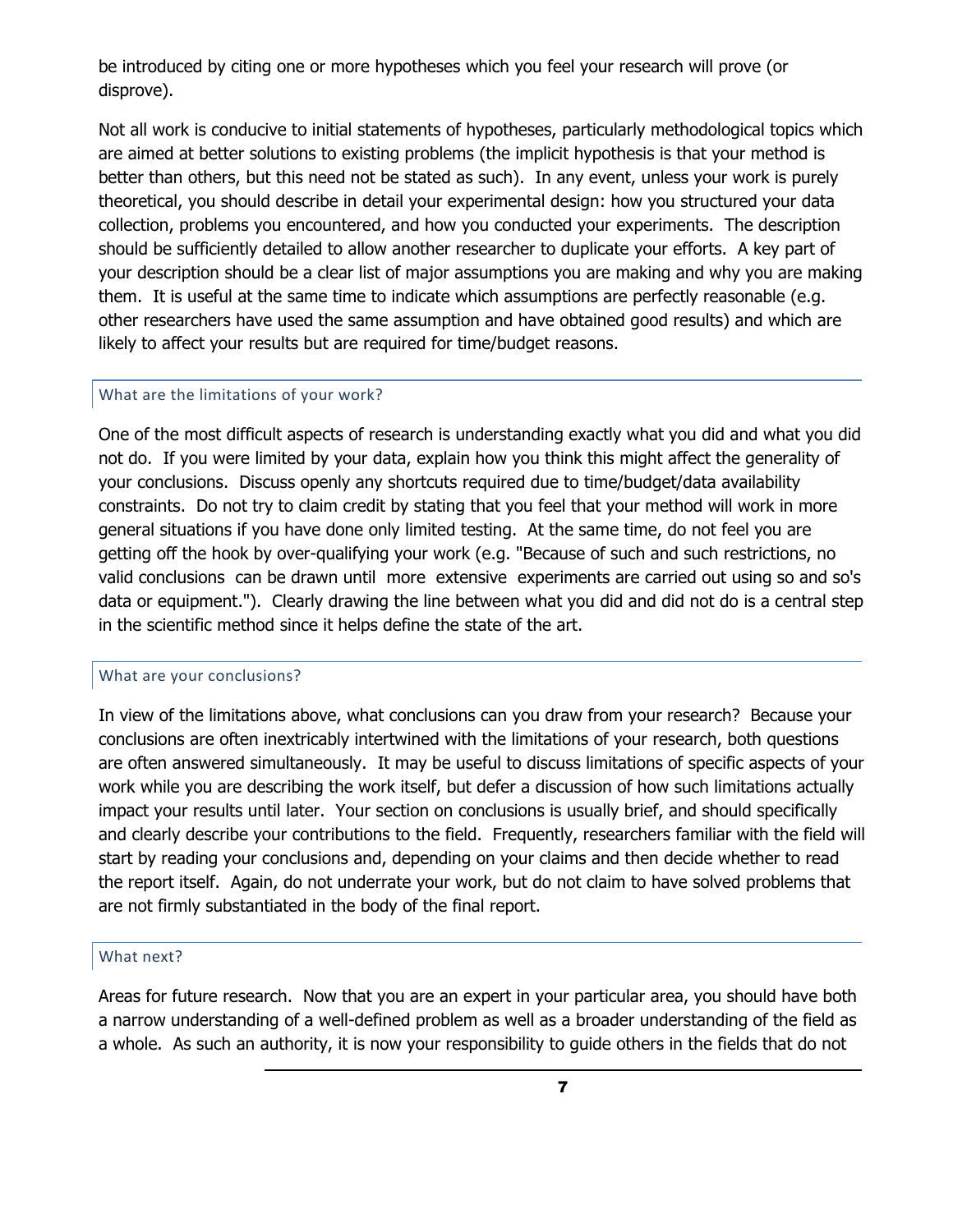have the benefit of your particular experience in directions that you feel will provide the greatest good. Such recommendations are usually based on an evaluation of the major weaknesses in your own work, in which case you might recommend how others (preferably with more time and money than you enjoyed) could overcome these weaknesses. Be sure, however, to specify those weaknesses that you feel would have the greatest impact on your conclusions. Some assumptions that you may have made may be perfectly reasonable, in which case a more accurate model would not improve the final results.

#### **FORMAT OF THE FINAL REPORT**

The Independent Work report should look like a professional document – 12-point font (Times New Roman preferred), appropriate margins, double or 1½ - spaced.

The report should be divided into chapters, numbered sequentially, and a table of contents provided immediately after the first 4 pages (i.e., starting page 5).

Supplemental material (e.g., lengthy computer code used in the Independent Work, or long tables of supporting data) should be provided in appendices after the concluding chapter, and numbered sequentially.

The report should contain a proper bibliography. References should be numbered in order they appear in the report (preferred); alternatively, they should be referenced as [author, year]. The complete reference list should be provided at the end, either sequentially by number, or alphabetically by author, depending on which of the above referencing schemes is used. The engineering standards used in the thesis and their role should be clearly identified in the written thesis. This may be done in through footnotes or references in or in a focused section of the thesis report.

All non-original text should be properly attributed. Failure to cite sources for ideas, tables, text or diagrams is a violation of Princeton University's code of ethics. If you are unsure about how to cite sources properly, ask your adviser.

Charts, tables, diagrams, etc., should be accompanied by proper captions, and should be appropriately referenced in the text. Footnotes, if necessary, should be used sparingly. If the numbered referencing scheme is followed, references could be used in lieu of footnotes.

The final report should be printed on one side of standard-size paper  $(8 \frac{1}{2} \times 11)$  inches). The typing should be "double-spaced" or 1.5 spaced. The latter is recommended, with the exception of footnotes and bibliography, which should be single-spaced. All margins should be 1 inch or larger. All pages must be numbered. The format of the first four pages should be as given below.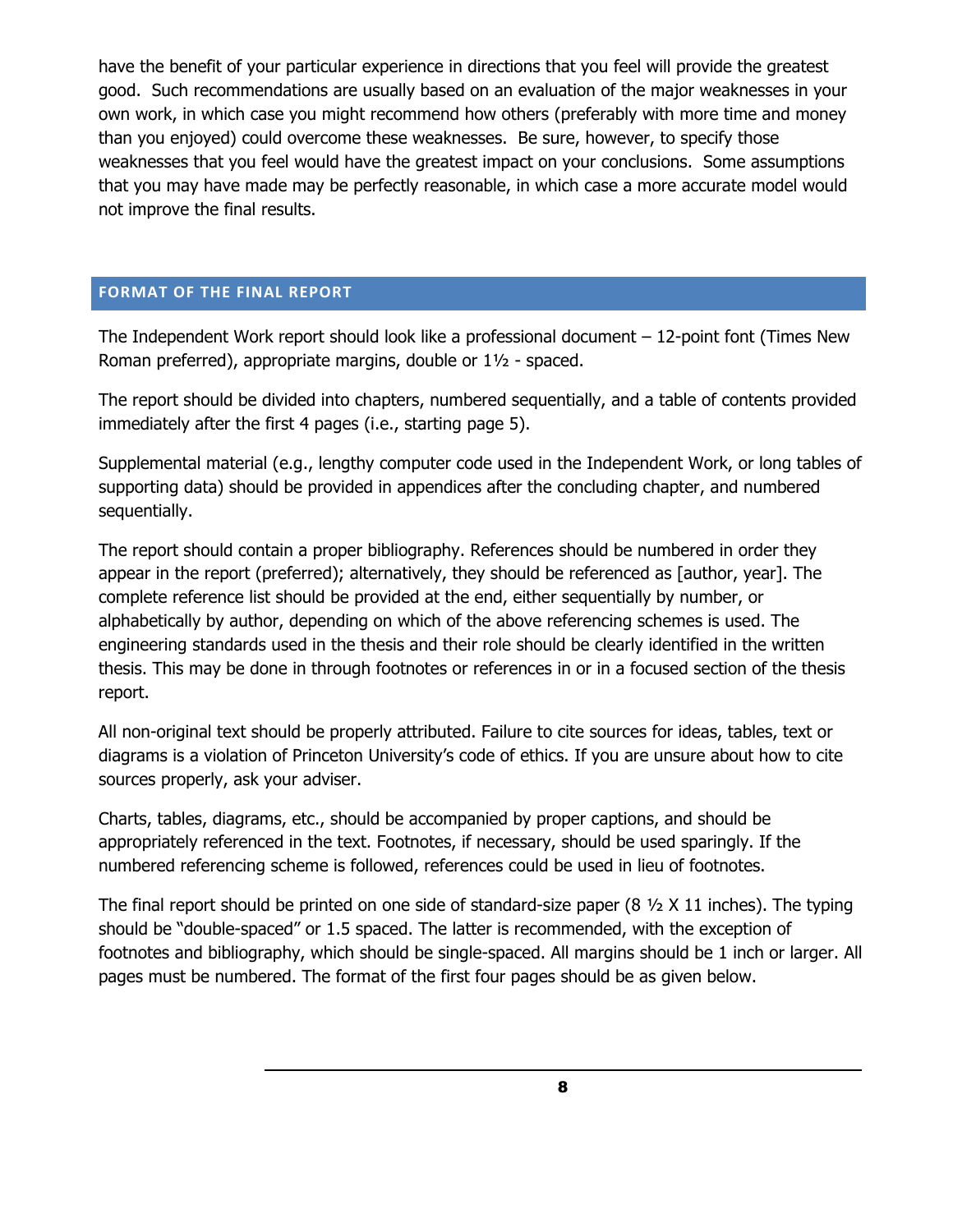# **INSTRUCTIONS FOR FIRST FOUR PAGES**

Page 1:

The first page should include the title of the project, name of author, date, name of adviser(s), and the statement:

Page 2 – The second page should contain the following statement:

| I hereby declare that this Independent Work report<br>represents my own work in accordance with University<br>regulations. |
|----------------------------------------------------------------------------------------------------------------------------|
| <b>Your Signature</b><br>Your Name                                                                                         |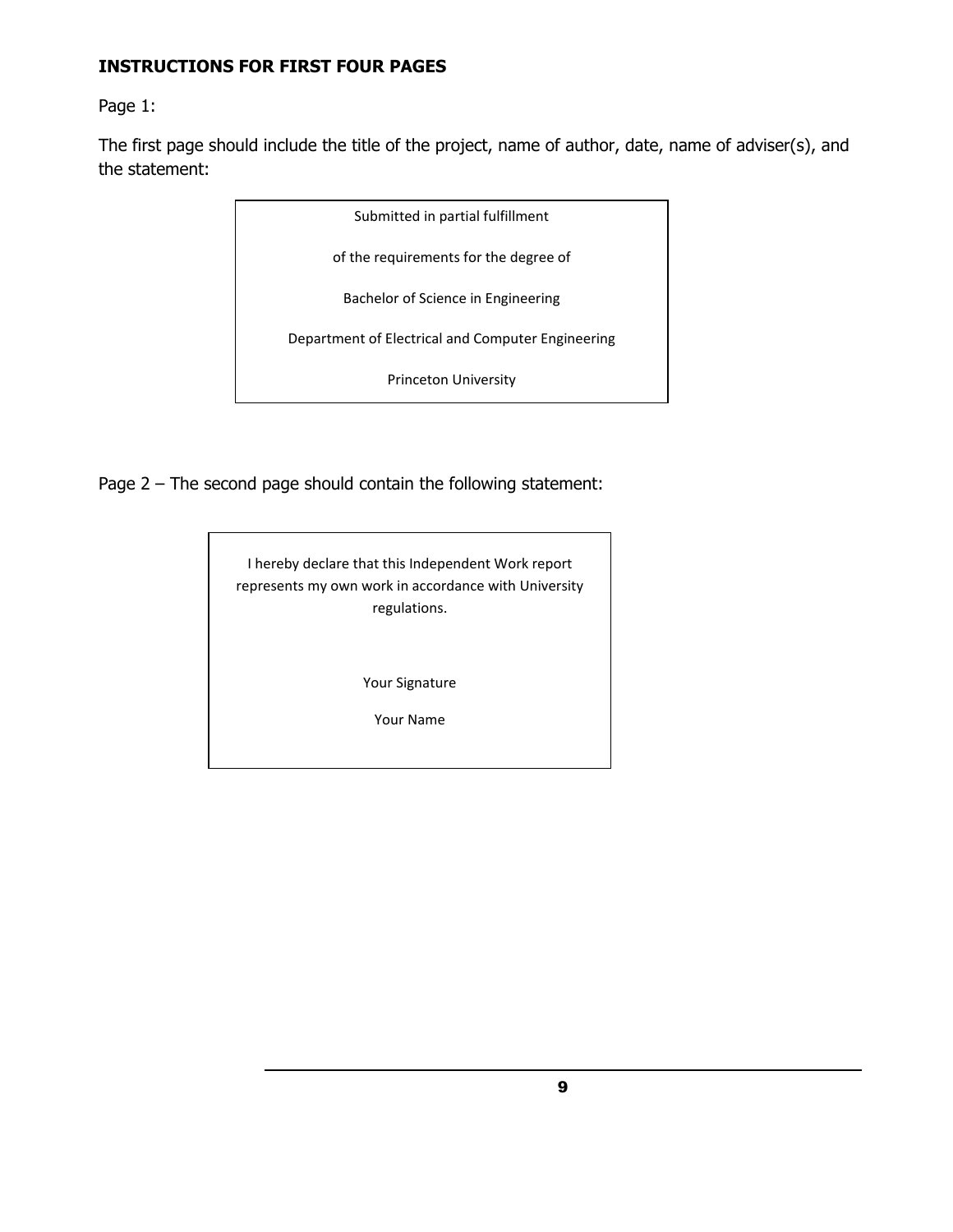Page 3 – The third page should contain the title of the Independent Work project, your name, and an abstract all of which fit within ONE page:



## Page 4

The fourth page, entitled "ACKNOWLEDGMENTS", should contain relevant acknowledgments, citing your debt to individuals who contributed to your thesis, as well as any sources of financial support (departmental/SEAS funds, federal grants – check with your adviser for specific details). Any dedications should be part of this page.

## **TIPS ON ORGANIZING YOUR TIME**

One of the most common mistakes made by students doing independent work is underestimating how much time it takes to complete certain tasks, in particular the actual writing of the final report. Avoid undertaking overly ambitious projects, because they often take much longer than you expect. Order any parts you need as early as possible.

It may be helpful to divide the effort into three primary tasks:

- 1. Defining the problem and reviewing the literature through survey reading and digesting the background material. Plan the project, week by week, so that you have a finished project well before the deadline.
- 2. Doing the work (including experimental work, if applicable). Don't hesitate to redirect, redefine or even change your project if you are stuck. One objective of independent work is to recognize when it is appropriate to quit and try something else.
- 3. Writing the final report. Make an outline for the final write up well in advance of the writing so no time is wasted reorganizing or rewriting major sections in the last minutes before deadline.

If your research is fairly well defined (usually with the help of your adviser), then the first stage may be somewhat reduced. Naturally, the three tasks will overlap, since you may have to do additional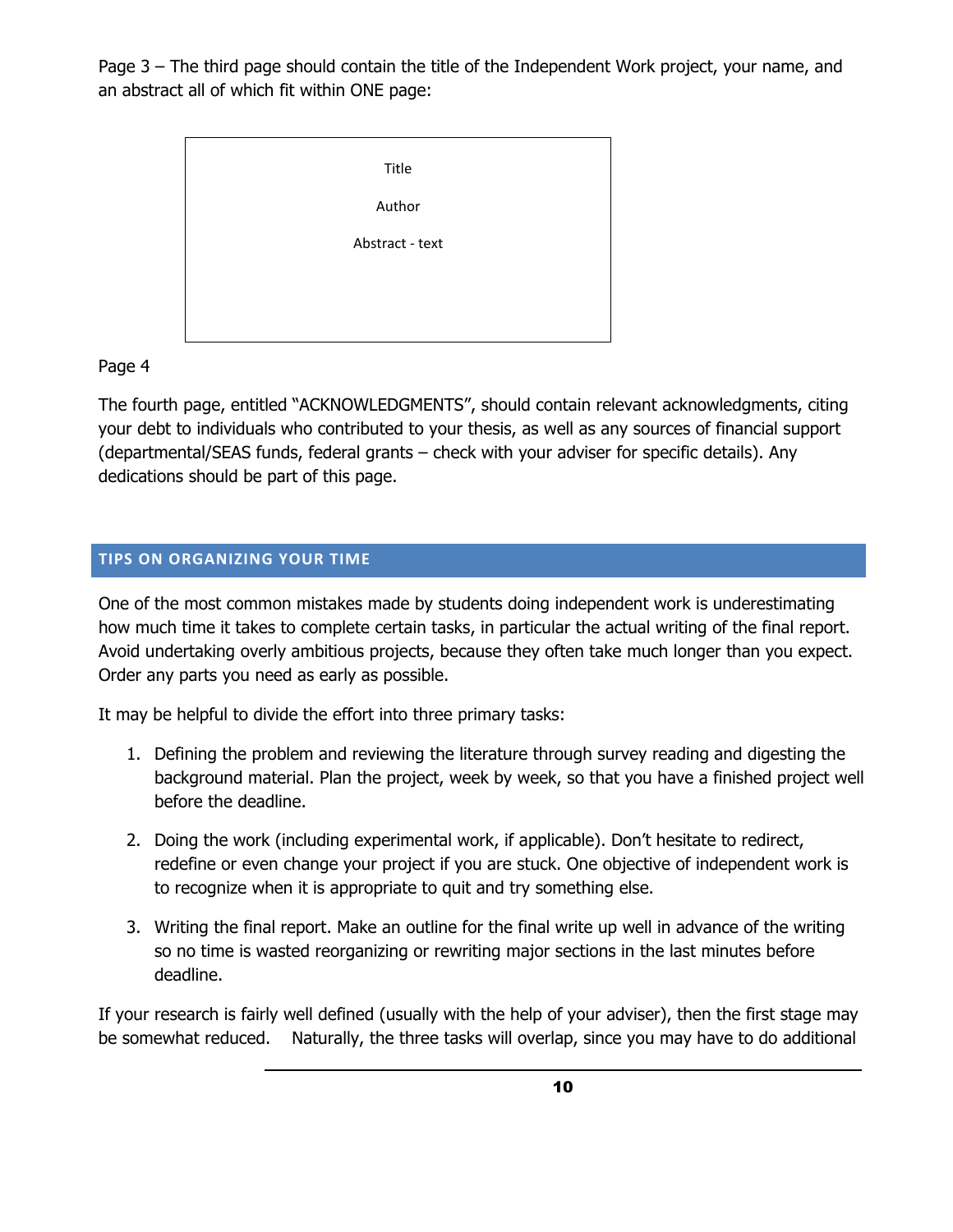literature review when you finally settle on a specific problem, and it is often useful to begin writing certain sections of the final report while the actual research is in progress.

Please do not underestimate how long it takes to write a good final report/thesis. START EARLY!

#### EXTENSIONS

Extensions are not normally given. If, for any reason you must be away from campus when one of these reports is due, plan to turn the report in early. Extensions for turning in the final report /thesis will be granted only in the case of illness (or family emergencies) and only when such illness or emergency makes it impossible to complete the final report on time. All final report extensions must be requested in writing and turned in to the Departmental Representative prior to the deadline for the final report. Each request must be approved first by the student's adviser and then by the Departmental Representative and finally by the Office of the Dean of the College. Extensions will not be granted for unexpected delays due to problems in your experiment, analysis, or simulations.

## **ADDITIONAL RESOURCES**

## Writing Support

Located at 2 New South, the Writing Center offers free one‑ on-one conferences with experienced fellow writers trained to consult on assignments in any discipline. Special 80-minute conferences are available for JP and Senior Thesis writers, who may sign up to work with a graduate student fellow from the department of their choice. The Writing Center also holds 50 minute regular conferences seven days a week, and drop-in hours Sunday through Thursday evenings. View their website to make appointments at [https://writing.princeton.edu](https://writing.princeton.edu/)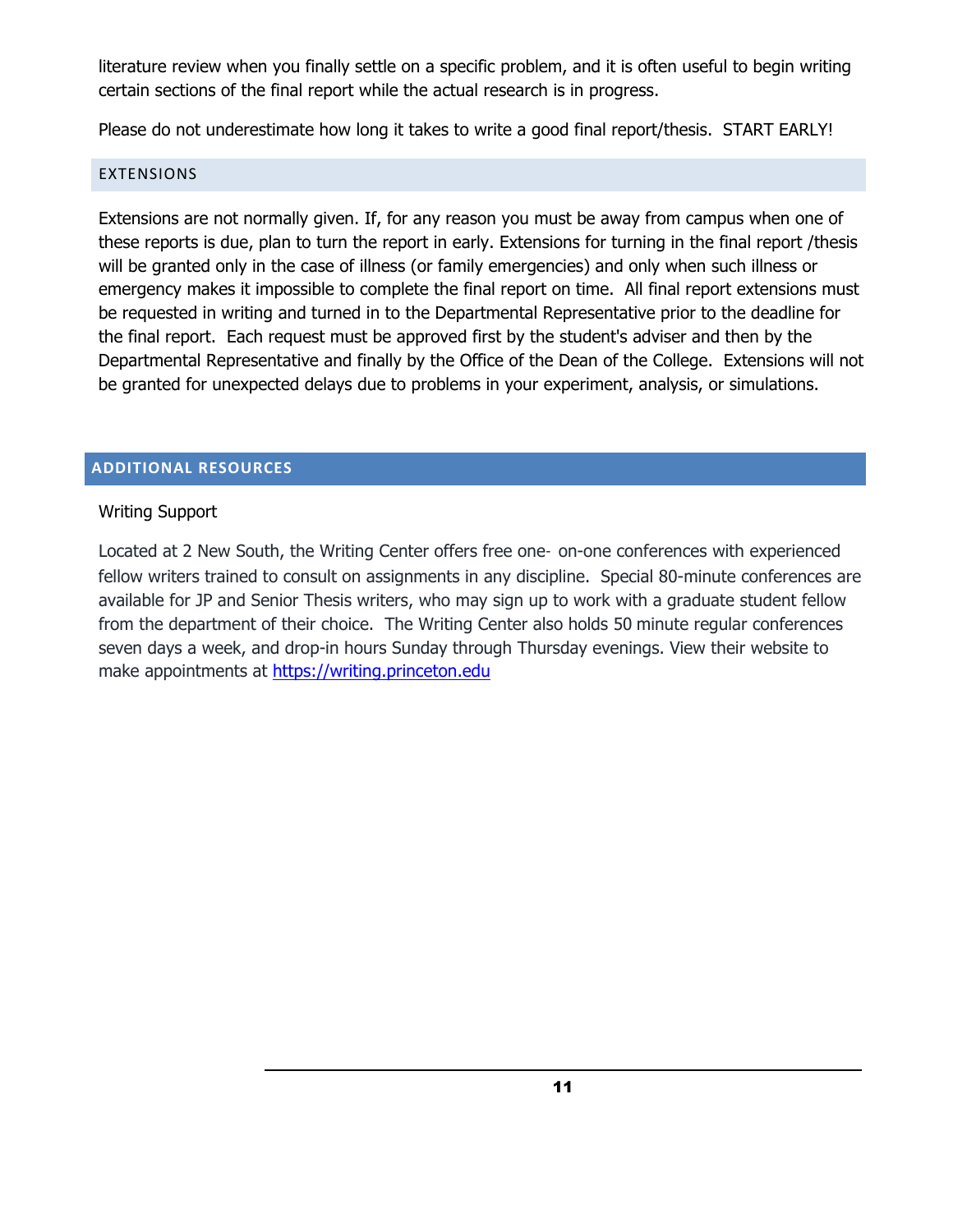## **GRADING**

The following are examples of the grading sheets that will be used to evaluate the graded elements of independent work.

EXAMPLE OF AN ADVISER GRADING SHEET FOR THE FINAL REPORT/THESIS

**Name of Student:** 

#### **Title of Independent Work:**

Please provide scores, write your descriptive evaluation, and overall grade based on the following criteria:

1. **Originality and Creativity** – e.g., clear independence and novel thinking; going beyond literature and advisor.

| (low) |  | $5$ (high) |
|-------|--|------------|
|       |  |            |

- 2. **Technical Quality** Consistency, control, reliability/reproducibility.
	- Quality of the experiment/device/system/process design

| "<br>.ow' |  | <b>S</b> (high)<br>- - |
|-----------|--|------------------------|
|           |  |                        |

• Quality of data and data analysis

| . .<br>п |  | ا ما ب<br>. |
|----------|--|-------------|
|          |  |             |

#### 3. **Communication Quality**

- a. **Completeness** Background, motivation, completion and accomplishments of project, and future work. Indicate if publishable; how much follow-up work is needed?
- b. **Level of Scholarship** -- literature search and reference.
- c. **Writing Quality** Crisp, well written, needs little editing or revision.

| (low) |  | (hinh)<br> |
|-------|--|------------|
|       |  |            |

4. **Relative Standing** – How does the report compare with Independent Work reports you have seen in the past five years?

| <b>Below</b><br>Average | Average | Top 30% | Top $5\%$ |
|-------------------------|---------|---------|-----------|
|                         |         |         |           |

#### **DESCRIPTIVE EVALUATION**

Guide:

- (A+) Truly exceptional
- (A) Very Good to Excellent; well above nominal expectations
- (B) Good to very good covers everything that is expected
- (C) Adequate to fair; would have liked to see more
- (D) Marginal
- (F) Unacceptable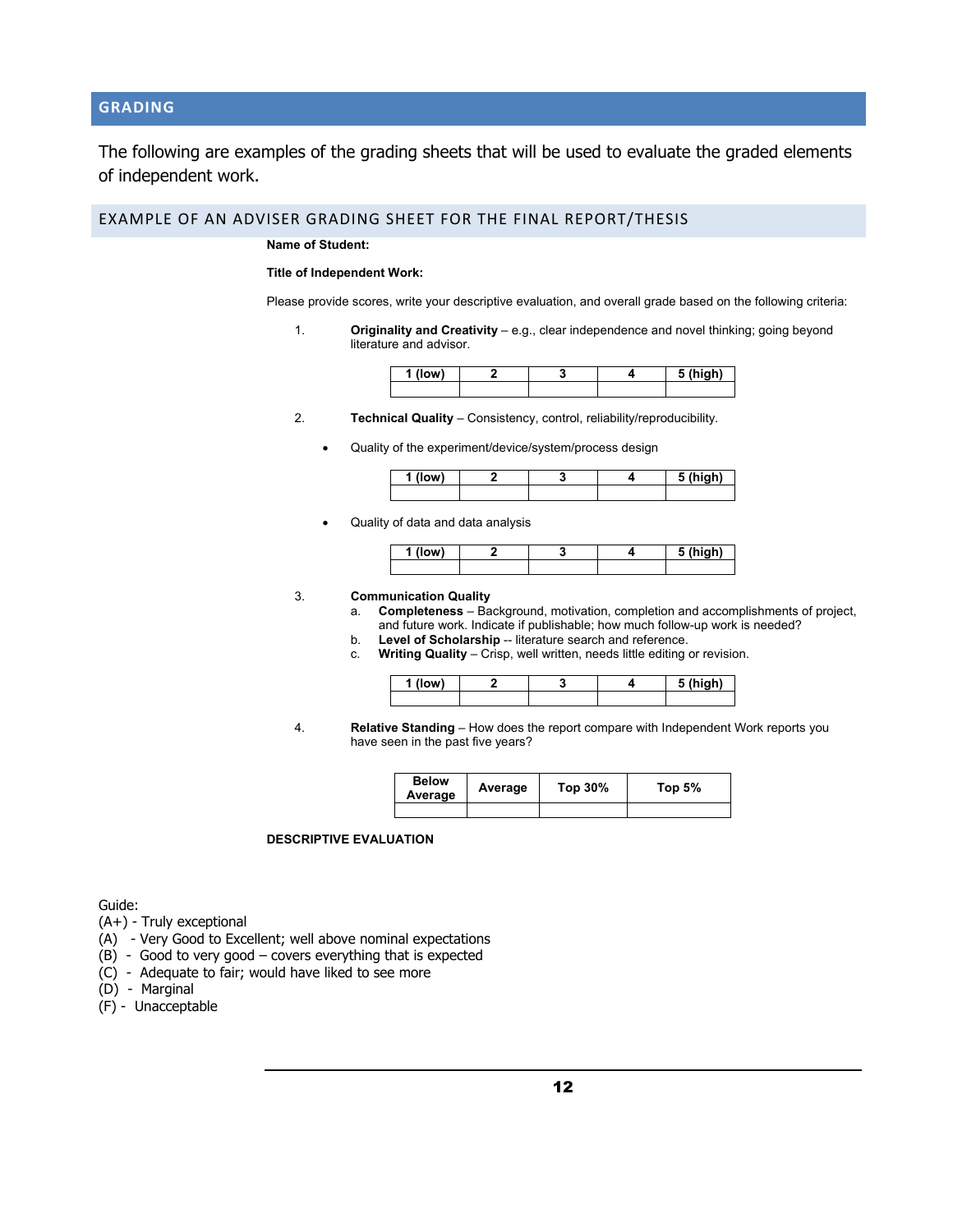## EXAMPLE OF POSTER PRESENTATION GRADING SHEET FOR ADVISERS AND FACULTY COMMITTEE:

Name of Student:

Title of Presentation:

Please provide a short description of your evaluation, along with a grade (A-F).

In making your descriptive evaluation, you may wish to consider the following, given the time allotted for the presentation (10 minutes):

- 1. Did the student provide adequate background for the technical presentation?
- 2. Was the motivation for the project well presented?
- 3. Did the presentation give a clear idea of the methodology and technical merit of the work?
- 4. Did the student present the accomplishments clearly?
- 5. Were the conclusions justified and well articulated?
- 6. Did the student suggest follow-up investigations or directions as a result of the work done?

7. How did the work compare with that of your other students in this course in the past 5 years – best, one of the better ones, average, below average, one of the lower achievers?

Descriptive Evaluation

Overall Grade:

Guide:

- $(A+)$  Truly exceptional
- (A) Very good to excellent; well above nominal expectations
- (B) Good to very good; covers everything that is expected
- (C) Adequate to fair; would have liked to see more
- (D) Marginal
- (F) Unacceptable